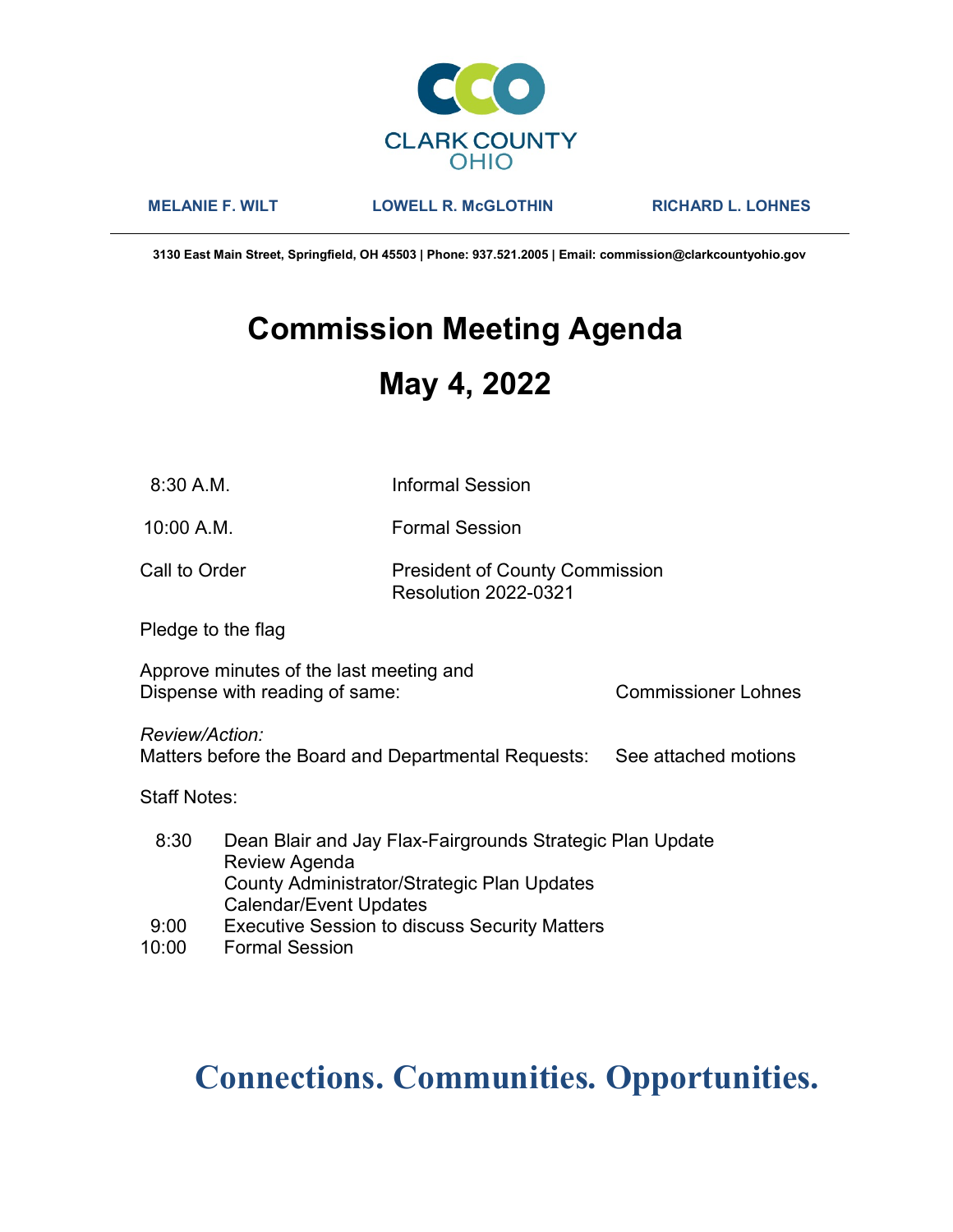Melanie F. Wilt Lowell R. McGlothin Richard L. Lohnes

 Resolution 2022-0322 AUDC file

#### Authorize Contract Amendment #1 with ROK Technologies

Commissioner moved, per the request of the County Auditor, to authorize contract amendment #1 with:

| <b>Organization Name:</b>        | <b>ROK</b> Technologies                                |
|----------------------------------|--------------------------------------------------------|
| <b>Organization Address:</b>     | P.O. Box 60996, North Charleston, South Carolina 29419 |
| <b>Original Amount:</b>          | \$66,960.00                                            |
| <b>Amendment Amount:</b>         | \$1,440.00                                             |
| <b>Previous Changes:</b>         | S<br>.00 <sub>1</sub>                                  |
| <b>New Amount:</b>               | \$68,400.00                                            |
| <b>Funding Source(s):</b>        | <b>GIS</b> Contract Services                           |
| <b>Purpose of Amendment:</b>     | To add EBS Volume to file server                       |
| <b>Purpose of Contract:</b>      | Improvements to existing Cloud Based computer system   |
| <b>Amendment Effective Date:</b> | May 1, 2022                                            |
| <b>Original Effective Date:</b>  | January 1, 2021                                        |

Further move to authorize the County Administrator to execute the contract amendment and related documents, including the purchase order.

Commissioner seconded the motion and the roll being called for its passage, the vote resulted as follows:

Commissioner Lohnes, Commissioner McGlothin, Commissioner Wilt,

I, Megan Burr, Clerk to the Board of County Commissioners, do hereby certify that the above is a true and correct copy of a motion as recorded in the Journal of the Clark County Commissioners, under the date of May 4, 2022.

Megan Burr, Clerk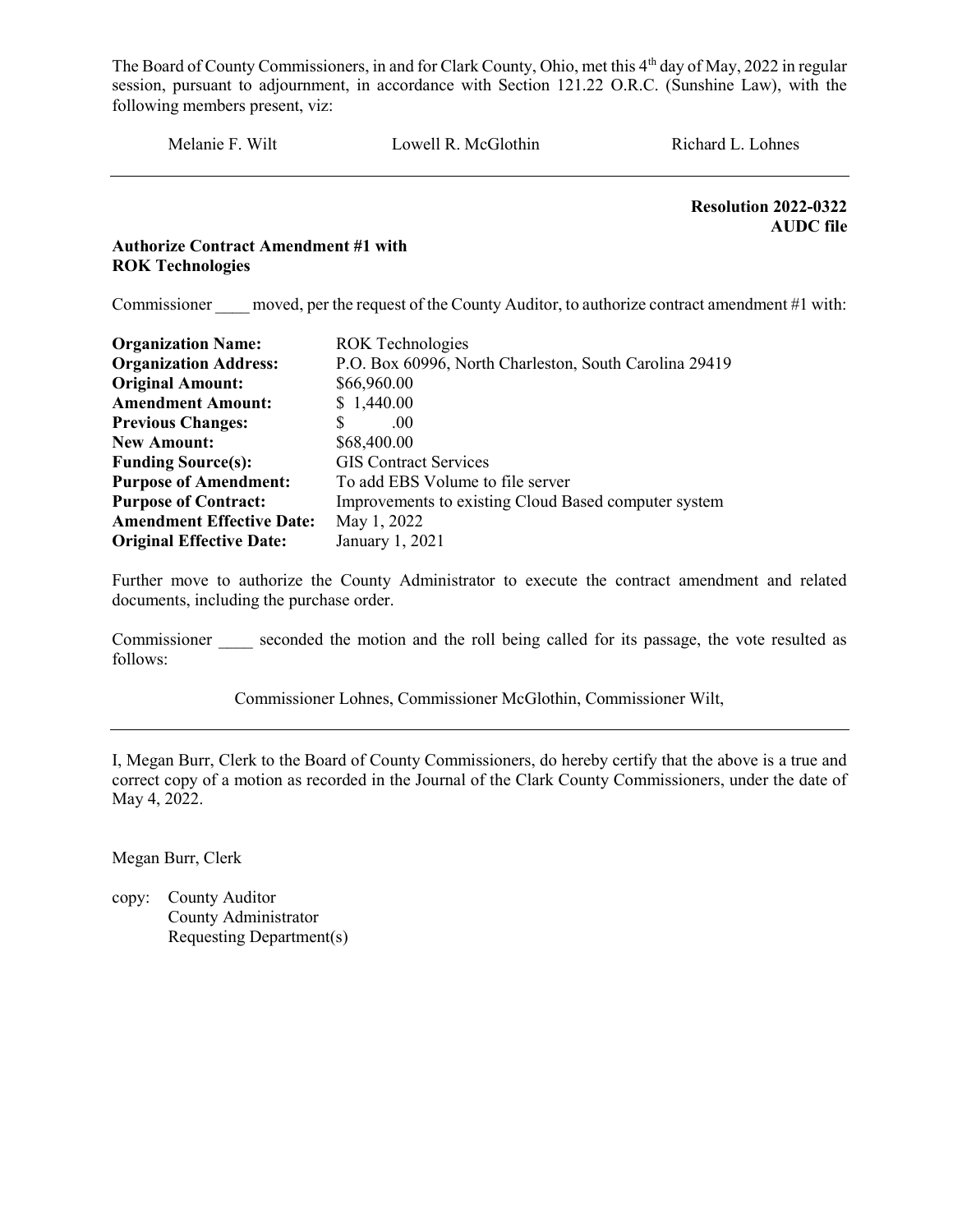Melanie F. Wilt Lowell R. McGlothin Richard L. Lohnes

Resolution 2022-0323 B&GC file

#### Authorize Contract with Murphy Elevator Company for the Clark County Elevator Modernization Project

Commissioner moved, per the request of the Buildings and Grounds Director, to authorize a contract with:

| <b>Organization Name:</b>    | Murphy Elevator Company                                            |
|------------------------------|--------------------------------------------------------------------|
| <b>Organization Address:</b> | 128 East Main Street, Louisville, Kentucky 40202                   |
| In the amount of:            | \$246,200.00                                                       |
| <b>Funding Source(s):</b>    | Permanent Improvement                                              |
| <b>Purpose:</b>              | Clark County Public Safety Building Elevator Modernization Project |
| <b>Effective Date:</b>       | May 4, 2022                                                        |

Further move to authorize the County Administrator to execute the contract and related documents, including the purchase order.

Commissioner seconded the motion and the roll being called for its passage, the vote resulted as follows:

Commissioner Lohnes, Commissioner McGlothin, Commissioner Wilt,

I, Megan Burr, Clerk to the Board of County Commissioners, do hereby certify that the above is a true and correct copy of a motion as recorded in the Journal of the Clark County Commissioners, under the date of May 4, 2022.

Megan Burr, Clerk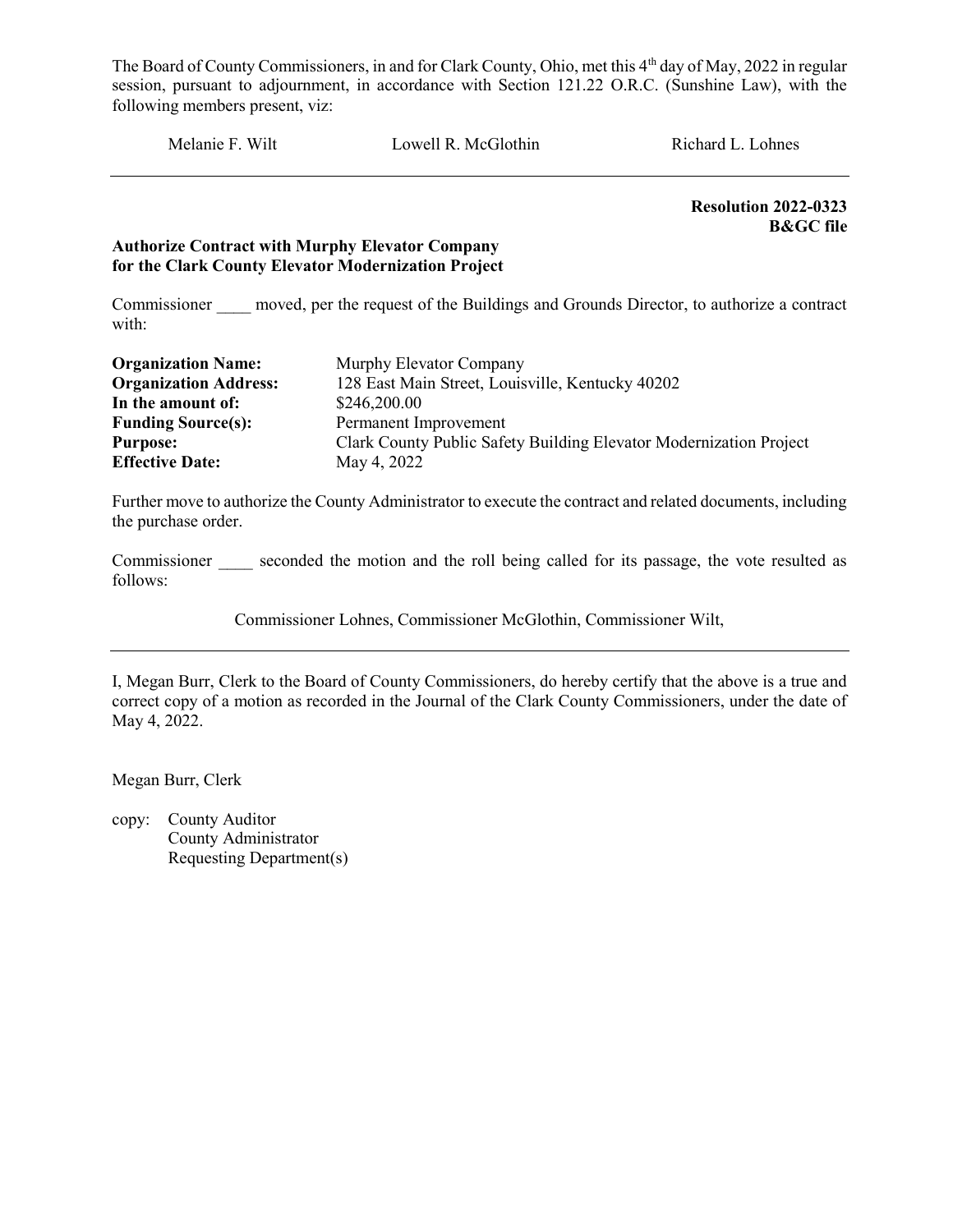Melanie F. Wilt Lowell R. McGlothin Richard L. Lohnes

Resolution 2022-0324 ENGC file

#### Authorize Contract with Aero-Mark Company LLC

Commissioner moved, per the request of County Engineer, to authorize a contract with:

| <b>Organization Name:</b>    | Aero-Mark Company LLC                             |
|------------------------------|---------------------------------------------------|
| <b>Organization Address:</b> | 10423 Danner Drive, Streetsboro, Ohio 44241       |
| In the amount of:            | \$385,277.54                                      |
| <b>Funding Source(s):</b>    | Local MVGT                                        |
| <b>Purpose:</b>              | 2022 Pavement Marking - Centerline and Edge lines |
| <b>Effective Dates:</b>      | May 4, 2022 to December 31, 2022                  |

Further move to authorize the County Administrator to execute the contract and related documents, including the purchase order.

Commissioner seconded the motion and the roll being called for its passage, the vote resulted as follows:

Commissioner Lohnes, Commissioner McGlothin, Commissioner Wilt,

I, Megan Burr, Clerk to the Board of County Commissioners, do hereby certify that the above is a true and correct copy of a motion as recorded in the Journal of the Clark County Commissioners, under the date of May 4, 2022.

Megan Burr, Clerk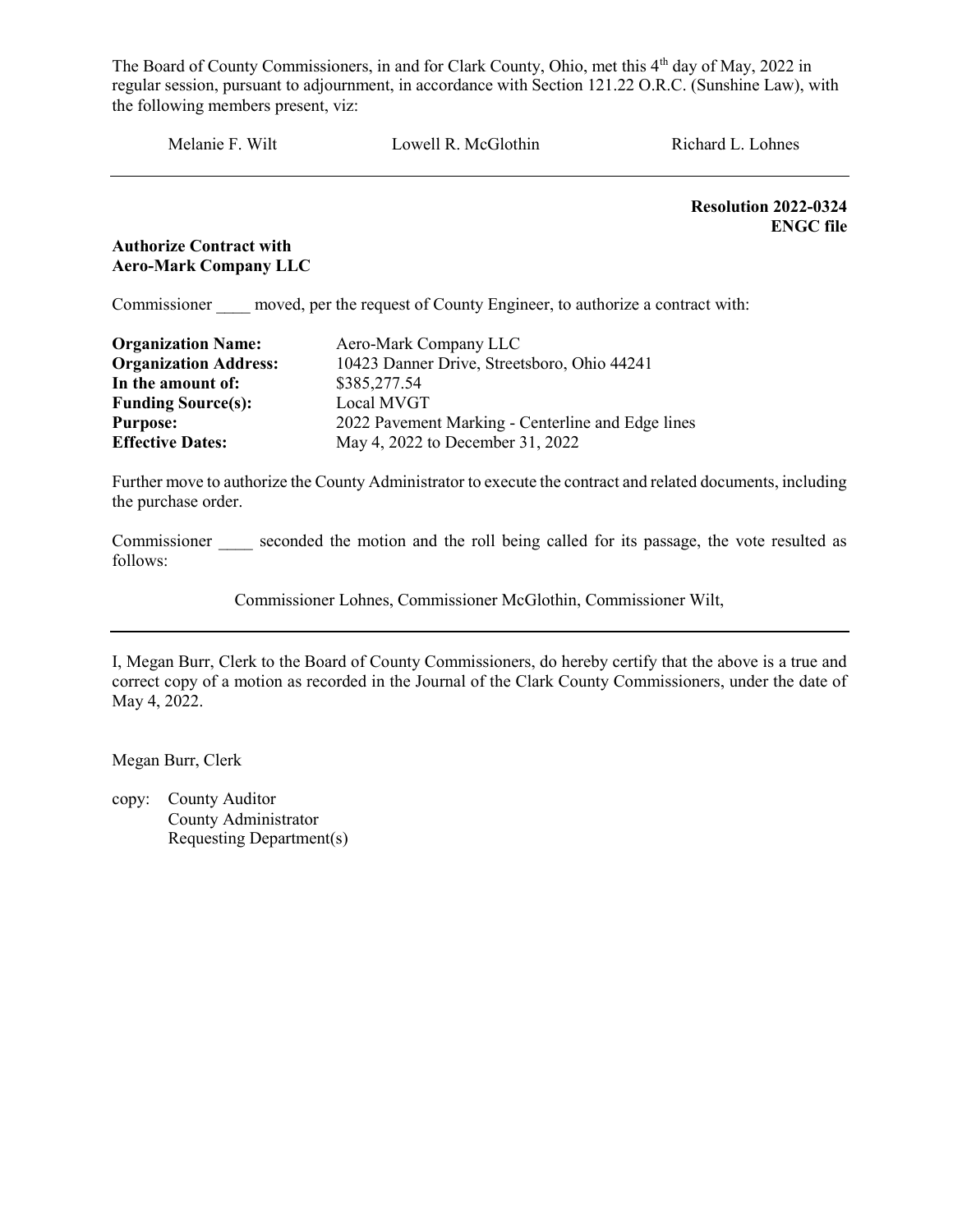Melanie F. Wilt Lowell R. McGlothin Richard L. Lohnes

Resolution 2022-0325 ISDC file

#### Authorize Contract with Miami Valley Educational Computer Association (MVECA)

Commissioner moved, per the request of the Information Systems Director, to authorize a contract with:

| <b>Organization Name:</b>    | <b>MVECA</b>                                             |
|------------------------------|----------------------------------------------------------|
| <b>Organization Address:</b> | 888 Dayton Street, Suite 102, Yellow Springs, Ohio 45387 |
| In the amount of:            | \$19,795.05                                              |
| <b>Funding Source(s):</b>    | General                                                  |
| <b>Purpose:</b>              | Cisco SmartNet Renewal                                   |
| <b>Effective Date:</b>       | May 4, 2022                                              |

Further move to authorize the County Administrator to execute the contract and related documents, including the purchase order.

Commissioner seconded the motion and the roll being called for its passage, the vote resulted as follows:

Commissioner Lohnes, Commissioner McGlothin, Commissioner Wilt,

I, Megan Burr, Clerk to the Board of County Commissioners, do hereby certify that the above is a true and correct copy of a motion as recorded in the Journal of the Clark County Commissioners, under the date of May 4, 2022.

Megan Burr, Clerk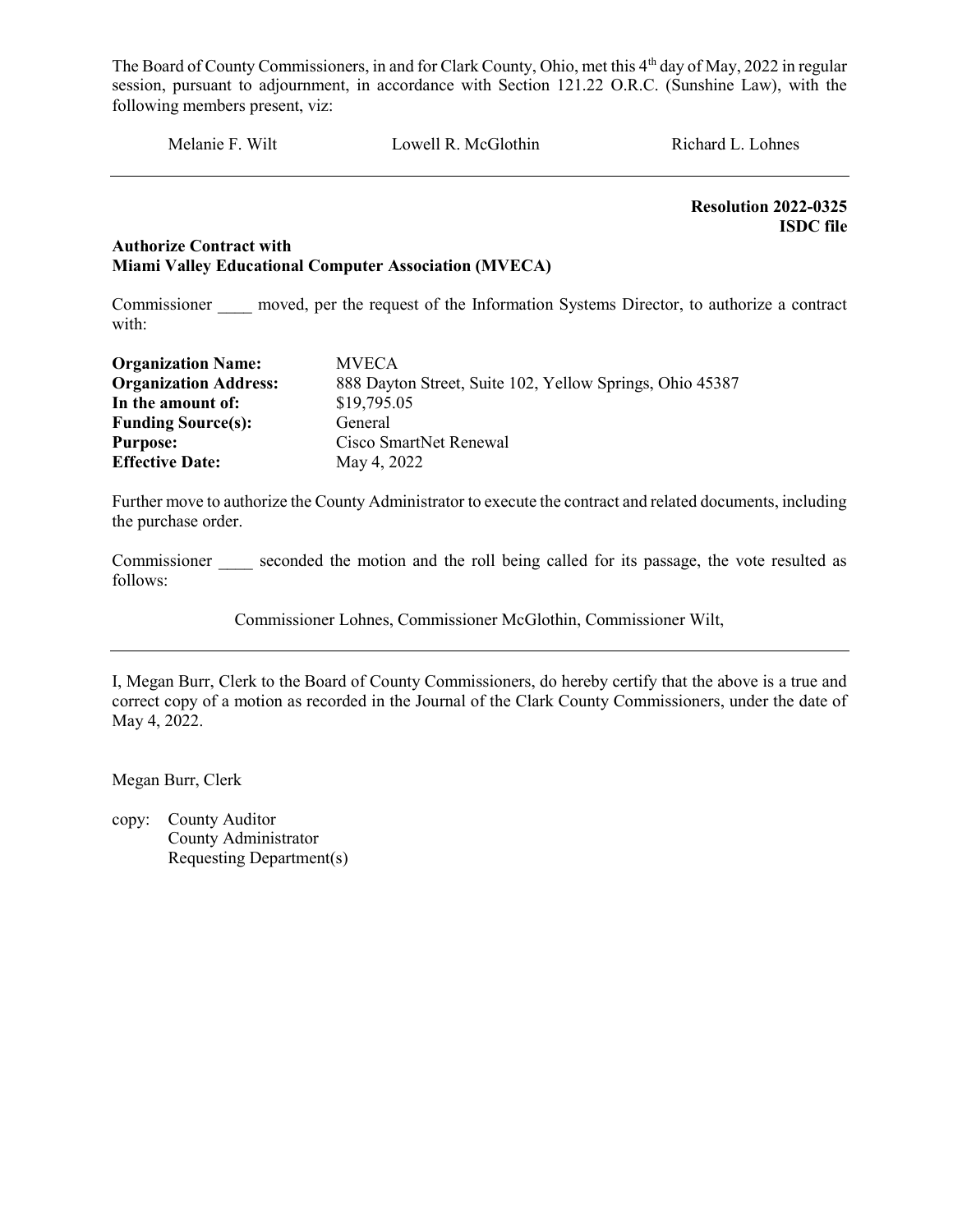Melanie F. Wilt Lowell R. McGlothin Richard L. Lohnes

 Resolution 2022-0326 JFSC file

#### Authorize Contract Amendment #1 with Project Woman of Ohio

Commissioner moved, per the request of the Department of Job and Family Services Director, to authorize contract amendment #1 with:

| <b>Organization Name:</b>        | Project Woman of Ohio                                                      |
|----------------------------------|----------------------------------------------------------------------------|
| <b>Organization Address:</b>     | 525 East Home Road, Springfield, Ohio 45503                                |
| <b>Amendment Amount:</b>         | \$0.00                                                                     |
| <b>Funding Source(s):</b>        | <b>TANF 93.558</b>                                                         |
| <b>Purpose of Amendment:</b>     | To replace key personnel list in Appendix II, Line-Item Budget in Appendix |
|                                  | III, Submittals A1-A3 in Appendix IV, and Sample Invoice in Appendix V.    |
| <b>Purpose of Contract:</b>      | To provide advocacy and empowerment services to victims of domestic        |
|                                  | violence or sexual assault                                                 |
| <b>Amendment Effective Date:</b> | May 4, 2022                                                                |
| <b>Original Effective Date:</b>  | July 1, 2021                                                               |

Further move to authorize the County Administrator to execute the contract amendment and related documents, including the purchase order.

Commissioner seconded the motion and the roll being called for its passage, the vote resulted as follows:

Commissioner Lohnes, Commissioner McGlothin, Commissioner Wilt,

I, Megan Burr, Clerk to the Board of County Commissioners, do hereby certify that the above is a true and correct copy of a motion as recorded in the Journal of the Clark County Commissioners, under the date of May 4, 2022.

Megan Burr, Clerk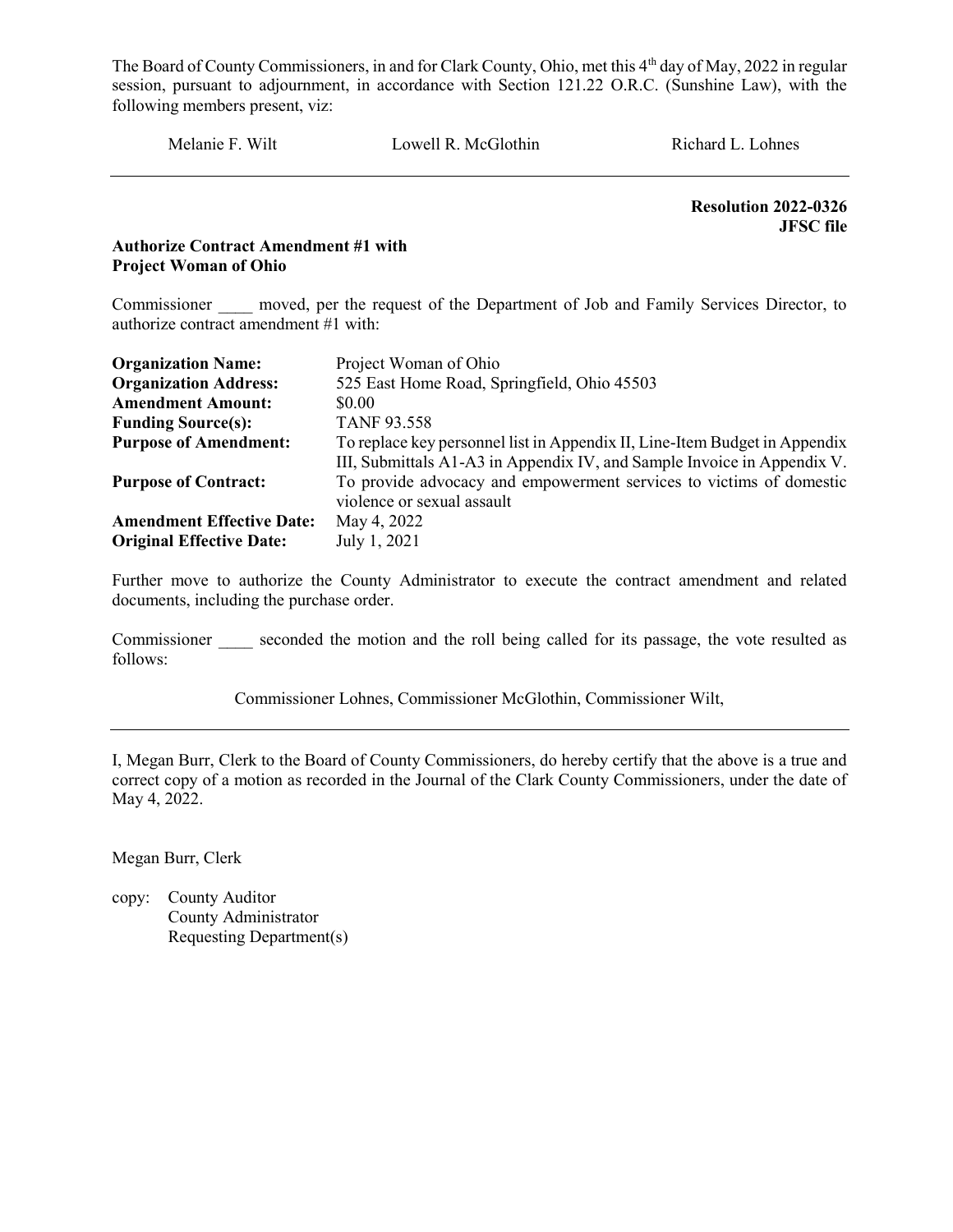Melanie F. Wilt Lowell R. McGlothin Richard L. Lohnes

 Resolution 2022-0327 UTLC file

Authorize Contract with CIRES, Inc.

Commissioner moved, per the request of the Utilities Director, to authorize contract with:

| <b>Organization Name:</b>    | CIRES, Inc.                                                         |
|------------------------------|---------------------------------------------------------------------|
| <b>Organization Address:</b> | 600 West Leffel Lane, Springfield, Ohio 45506                       |
| In the amount of:            | Not to exceed \$49,000.00                                           |
| <b>Funding Source(s):</b>    | General Water and Sewer Funds                                       |
| <b>Purpose:</b>              | To provide on-site, as needed electrical equipment maintenance work |
| <b>Effective Date:</b>       | May 4, 2022                                                         |

Further move to authorize the County Administrator to execute the contract and related documents, including the purchase order.

Commissioner seconded the motion and the roll being called for its passage, the vote resulted as follows:

Commissioner Lohnes, Commissioner McGlothin, Commissioner Wilt,

I, Megan Burr, Clerk to the Board of County Commissioners, do hereby certify that the above is a true and correct copy of a motion as recorded in the Journal of the Clark County Commissioners, under the date of May 4, 2022.

Megan Burr, Clerk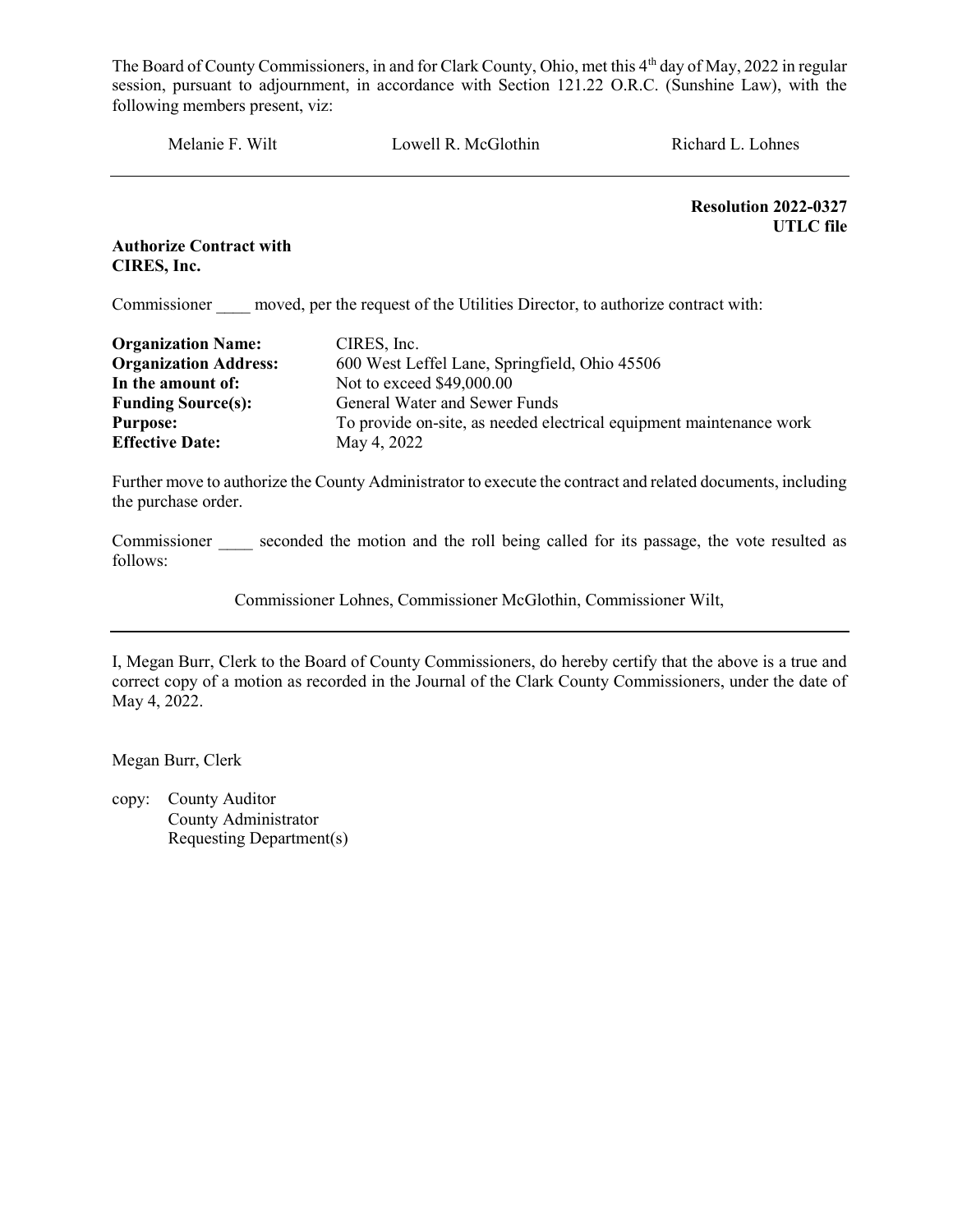| Melanie F. Wilt | Lowell R. McGlothin | Richard L. Lohnes |
|-----------------|---------------------|-------------------|
|                 |                     |                   |

 Resolution 2022-0328 LLAG file

#### Accept Grant Agreement with Clark County Law Library

Commissioner moved, per the request of the Law Library, to accept the following:

| Grantor:                | Statewide Consortium of Ohio County Law Library Resources Boards |
|-------------------------|------------------------------------------------------------------|
| <b>Amount Funding:</b>  | \$2,312.00                                                       |
| <b>Purpose:</b>         | Update Law Library technology for attorneys                      |
| <b>Effective Dates:</b> | May 4, 2022                                                      |

Further move to authorize the County Administrator to execute the grant and related documents.

Commissioner seconded the motion and the roll being called for its passage, the vote resulted as follows:

Commissioner Lohnes, Commissioner McGlothin, Commissioner Wilt,

I, Megan Burr, Clerk to the Board of County Commissioners, do hereby certify that the above is a true and correct copy of a motion as recorded in the Journal of the Clark County Commissioners, under the date of May 4, 2022.

Megan Burr, Clerk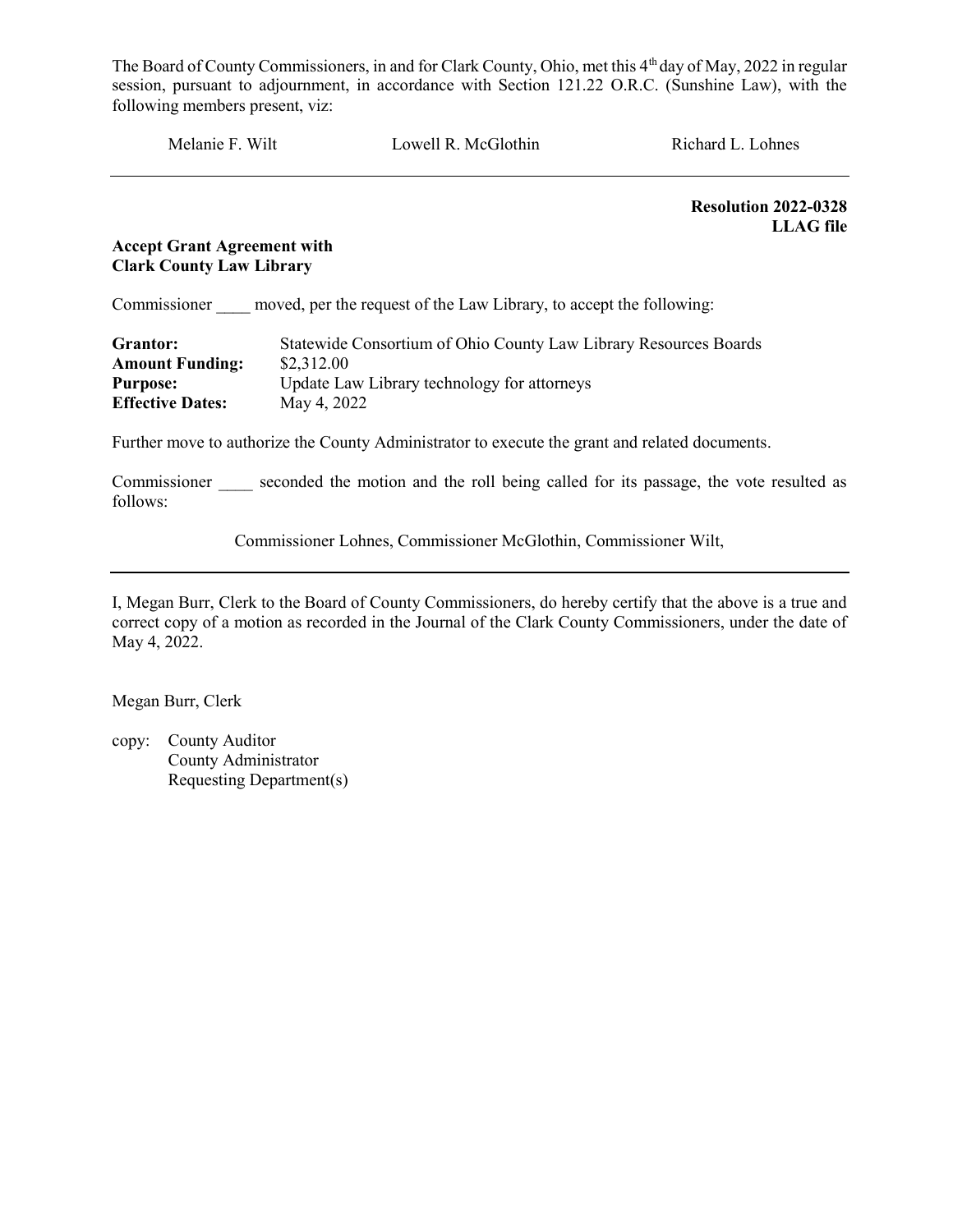Melanie F. Wilt Lowell R. McGlothin Richard L. Lohnes Resolution 2022-0329 COMP file Approve Payment #1 to Arcon Builders, Ltd. Commissioner moved to approve the following payment: Payment to: Arcon Builders, Ltd. Address: 7284 Alternate State Route 49, Arcanum, Ohio 45304 Services: Payment #1 General Contract Project: Horse Barn Improvements Funding Source(s): Permanent Improvement Amount: \$8,321.40 Retainage Held By: Park National Bank Retainage Amount: \$723.60 Commissioner seconded the motion and the roll being called for its passage, the vote resulted as

Commissioner Lohnes, Commissioner McGlothin, Commissioner Wilt,

I, Megan Burr, Clerk to the Board of County Commissioners, do hereby certify that the above is a true and correct copy of a motion as recorded in the Journal of the Clark County Commissioners, under the date of May 4, 2022.

Megan Burr, Clerk

follows: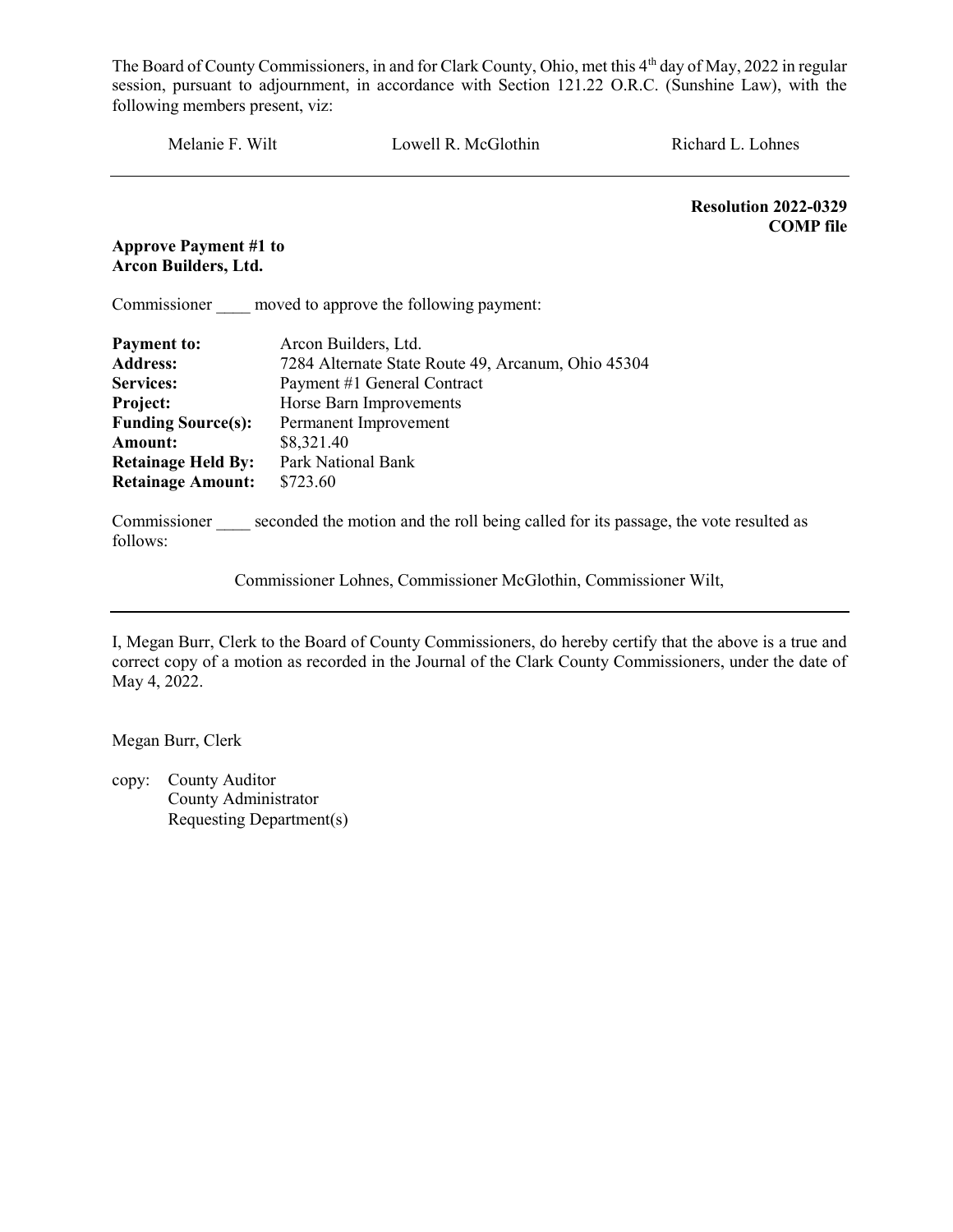| Melanie F. Wilt                                      | Lowell R. McGlothin                                                                              | Richard L. Lohnes                               |
|------------------------------------------------------|--------------------------------------------------------------------------------------------------|-------------------------------------------------|
|                                                      |                                                                                                  | <b>Resolution 2022-0330</b><br><b>COMP</b> file |
| <b>Approve Payment #2 to</b><br>Arcon Builders, Ltd. |                                                                                                  |                                                 |
|                                                      | Commissioner moved to approve the following payment:                                             |                                                 |
| <b>Payment to:</b>                                   | Arcon Builders, Ltd.                                                                             |                                                 |
| <b>Address:</b>                                      | 7284 Alternate State Route 49, Arcanum, Ohio 45304                                               |                                                 |
| <b>Services:</b>                                     | Payment #2 General Contract                                                                      |                                                 |
| Project:                                             | Horse Barn Improvements                                                                          |                                                 |
| <b>Funding Source(s):</b>                            | Permanent Improvement                                                                            |                                                 |
| <b>Amount:</b>                                       | \$51,701.85                                                                                      |                                                 |
| <b>Retainage Held By:</b>                            | Park National Bank                                                                               |                                                 |
| <b>Retainage Amount:</b>                             | \$4,495.81 (Retainage withheld to date \$5,219.41)                                               |                                                 |
| follows:                                             | Commissioner seconded the motion and the roll being called for its passage, the vote resulted as |                                                 |
|                                                      | Commissioner Lohnes, Commissioner McGlothin, Commissioner Wilt,                                  |                                                 |

I, Megan Burr, Clerk to the Board of County Commissioners, do hereby certify that the above is a true and correct copy of a motion as recorded in the Journal of the Clark County Commissioners, under the date of May 4, 2022.

Megan Burr, Clerk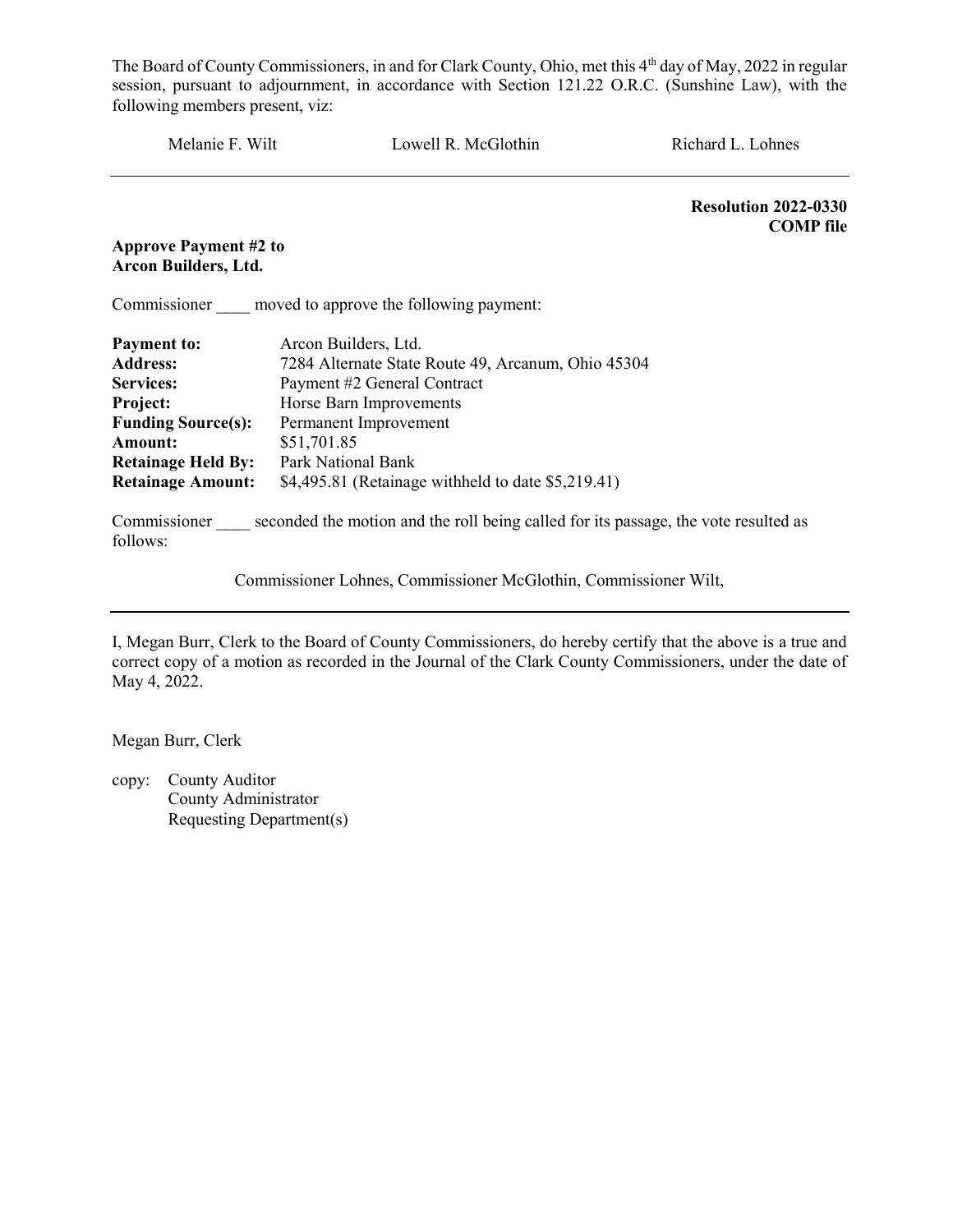| Melanie F. Wilt                                      | Lowell R. McGlothin                                                                              | Richard L. Lohnes                               |  |
|------------------------------------------------------|--------------------------------------------------------------------------------------------------|-------------------------------------------------|--|
|                                                      |                                                                                                  | <b>Resolution 2022-0331</b><br><b>COMP</b> file |  |
| <b>Approve Payment #3 to</b><br>Arcon Builders, Ltd. |                                                                                                  |                                                 |  |
|                                                      | Commissioner moved to approve the following payment:                                             |                                                 |  |
| <b>Payment to:</b>                                   | Arcon Builders, Ltd.                                                                             |                                                 |  |
| <b>Address:</b>                                      | 7284 Alternate State Route 49, Arcanum, Ohio 45304                                               |                                                 |  |
| <b>Services:</b>                                     | Payment #3 General Contract                                                                      |                                                 |  |
| Project:                                             | Horse Barn Improvements                                                                          |                                                 |  |
| <b>Funding Source(s):</b>                            | Permanent Improvement                                                                            |                                                 |  |
| <b>Amount:</b>                                       | \$281,674.69                                                                                     |                                                 |  |
| <b>Retainage Held By:</b>                            | Park National Bank                                                                               |                                                 |  |
| <b>Retainage Amount:</b>                             | \$10,806.29 (Retainage withheld to date $$16,025.70$ )                                           |                                                 |  |
| follows:                                             | Commissioner seconded the motion and the roll being called for its passage, the vote resulted as |                                                 |  |
|                                                      | Commissioner Lohnes, Commissioner McGlothin, Commissioner Wilt,                                  |                                                 |  |

I, Megan Burr, Clerk to the Board of County Commissioners, do hereby certify that the above is a true and correct copy of a motion as recorded in the Journal of the Clark County Commissioners, under the date of May 4, 2022.

Megan Burr, Clerk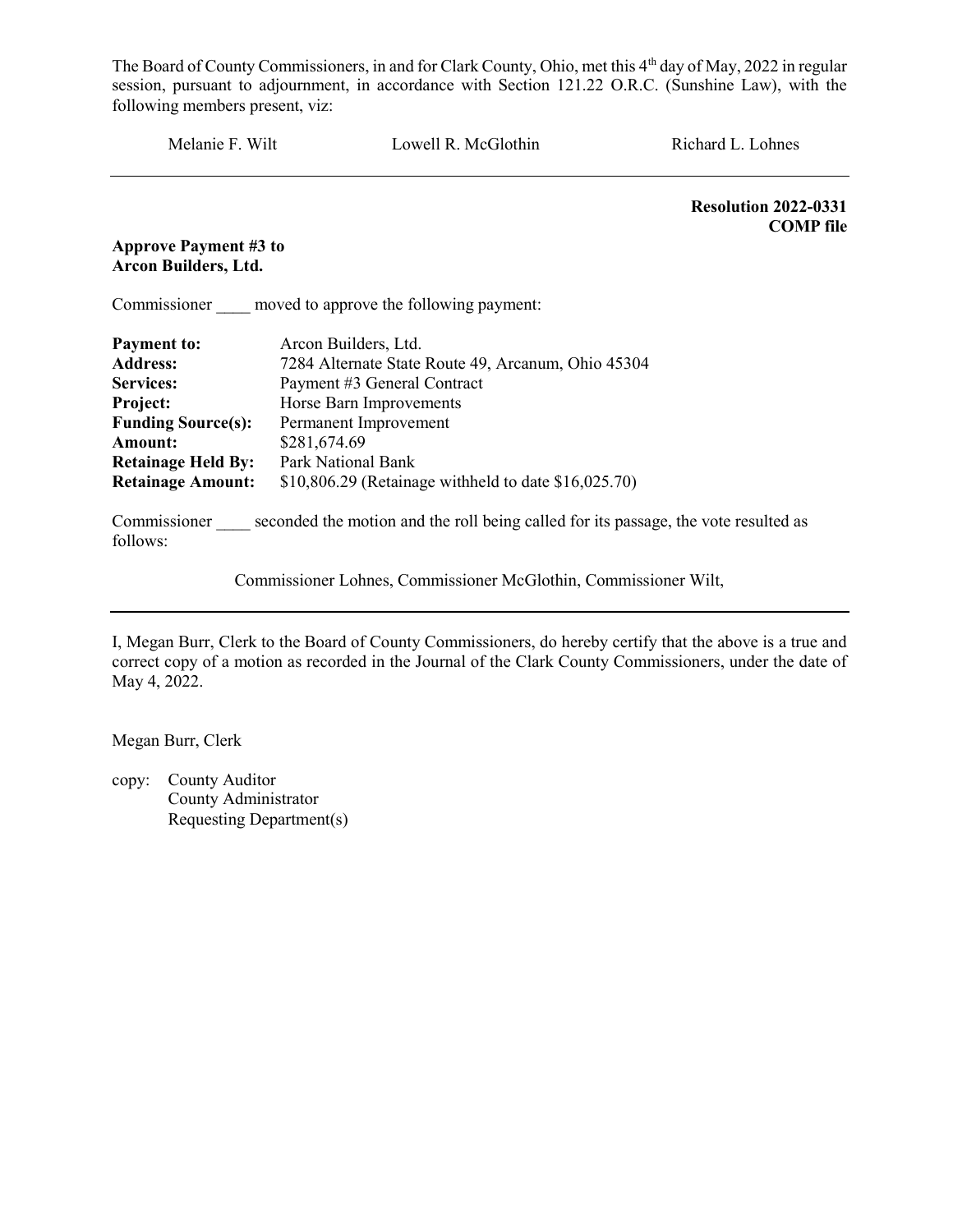Melanie F. Wilt Lowell R. McGlothin Richard L. Lohnes

 Resolution 2022-0332 FINI file

#### Authorize Inter-fund Advance(s)

Commissioner moved, upon the recommendation of the County Administrator, to authorize the following Inter-Fund Advance(s):

Transfer From Amount Transfer To Amount Comm. Dev. (CDBG FY20)<br>1203-020-831253 \$ 10,000.00 1253-020-521203 \$ 10. 1203-020-831253 \$ 10,000.00 1253-020-521203 \$ 10,000.00 Reason: To repay advance that was used for working funds.

Commissioner seconded the motion and the roll being called for its passage, the vote resulted as follows:

Commissioner Lohnes, Commissioner McGlothin, Commissioner Wilt,

I, Megan Burr, Clerk to the Board of County Commissioners, do hereby certify that the above is a true and correct copy of a motion as recorded in the Journal of the Clark County Commissioners, under the date of May 4, 2022.

Megan Burr, Clerk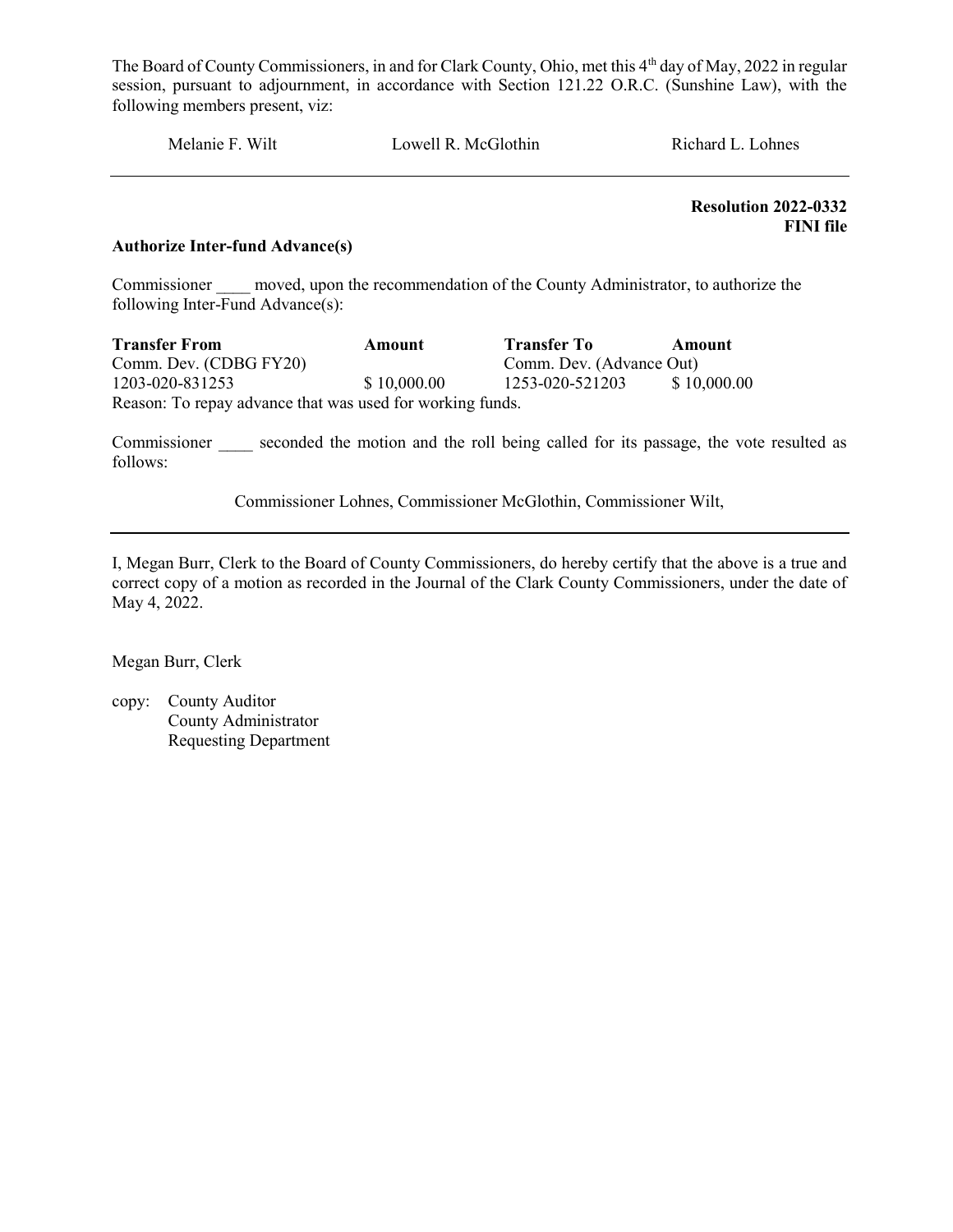| Melanie F. Wilt | Lowell R. McGlothin | Richard L. Lohnes |
|-----------------|---------------------|-------------------|
|                 |                     |                   |

 Resolution 2022-0333 FINT file

#### Approve Issuance of Warrants for Then and Now(s)

Commissioner moved, upon the recommendation of the County Administrator, to approve the issuance of warrants for then and now(s) are as follows:

P.O. Number Fund Vendor Date Purchase Amount 220023630 Contract Services (DJFS) Nicole Hernandez  $4/14/22$  \$ 13,682.69 Reason: This is a reimbursement to an adoptive parent. Purchase order was needed for the specific vendor so the purchase order was cut after the invoice was drafted for the amount owed to the parent. 220023520 General (B&G) Hauck Bros. 4/7/22 \$ 56.88 Reason: Invoice pre-dates purchase order. Monthly service agreement for the month of April 2022 for Dog Warden. 220023520 General (B&G) Hauck Bros. 4/7/22 \$ 22.50

Reason: Invoice predates purchase order. Monthly service agreement for the month of April 2022 for Springview Government Center.

220023520 General (B&G) Hauck Bros. 4/7/22 \$ 31.67 Reason: Invoice pre-dates purchase order. Monthly service agreement for the month of April 2022 for Juvenile Detention Center.

220023520 General (B&G) Hauck Bros. 4/7/22 \$ 109.69 Reason: Invoice pre-dates purchase order. Monthly service agreement for the month of April 2022 for Common Pleas Court.

220023561 General (B&G) Hauck Bros. 3/23/22 \$ 5,865.00 Reason: Invoice pre-dates purchase order. Install 1 ton mini split in Public Safety Building elevator.

220023596 General (B&G) Johnson Controls 2/12/22 \$ 1,288.89 Reason: Annual service charge 3/1/22-2/28/23 for County Garage. No purchase order available.

220023596 General (EMA) Motorola Solutions 3/7/21 \$ 78.00 Reason: Missed invoice from 2021.

220023646 General (B&G) Waibel Energy Sys. 4/8/22 \$ 27,971.50 Reason: Quarterly billing contract for controls and monitoring service agreement with Waibel Energy Systems.

220023549 Juv. Ct. RECLAIM James Hock 3/29/22 \$ 244.00 Reason: Purchase order liquidated prior to receiving the invoice.

Commissioner seconded the motion and the roll being called for its passage, the vote resulted as follows:

Commissioner Lohnes, Commissioner McGlothin, Commissioner Wilt,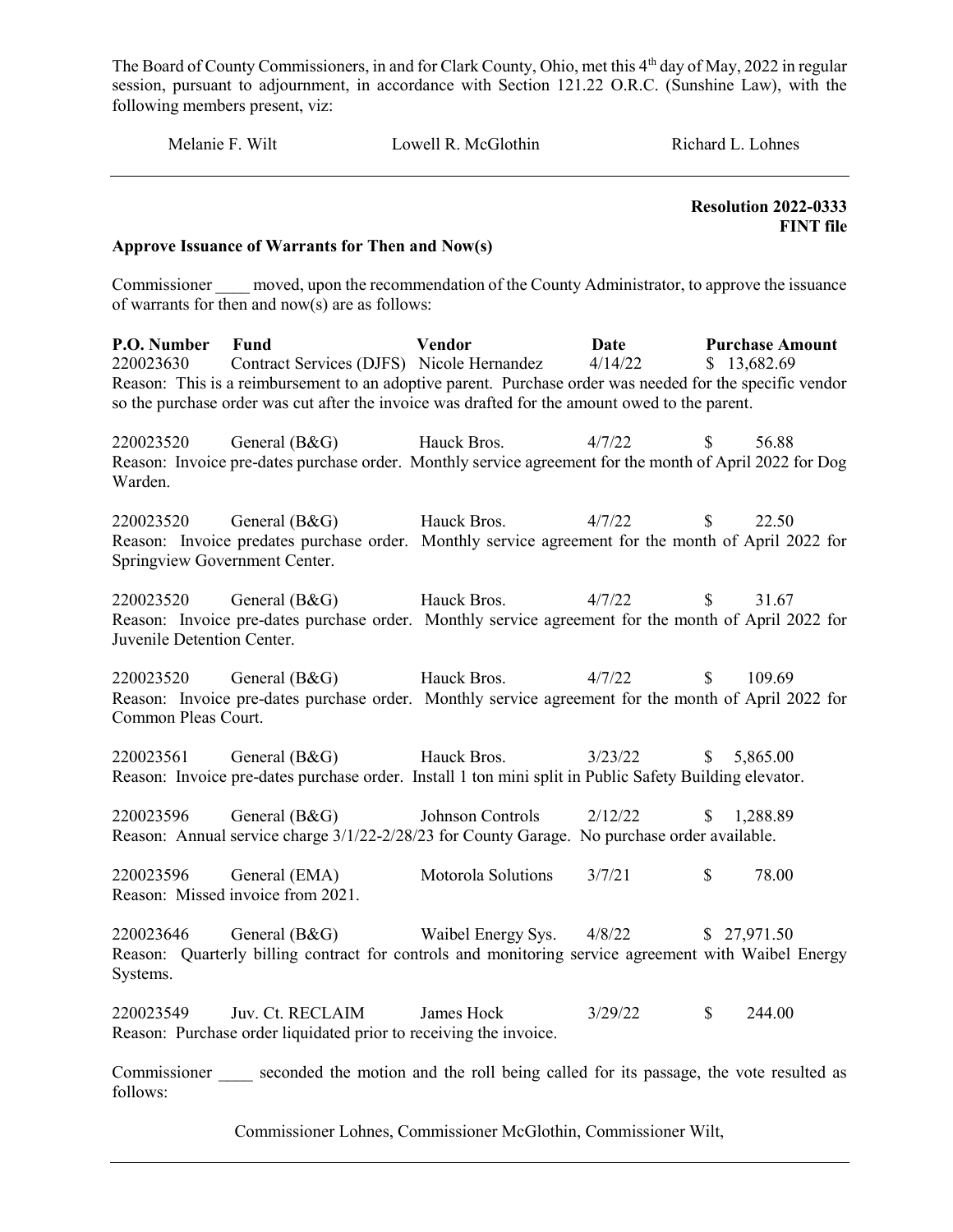I, Megan Burr, Clerk to the Board of County Commissioners, do hereby certify that the above is a true and correct copy of a motion as recorded in the Journal of the Clark County Commissioners, under the date of May 4, 2022.

Megan Burr, Clerk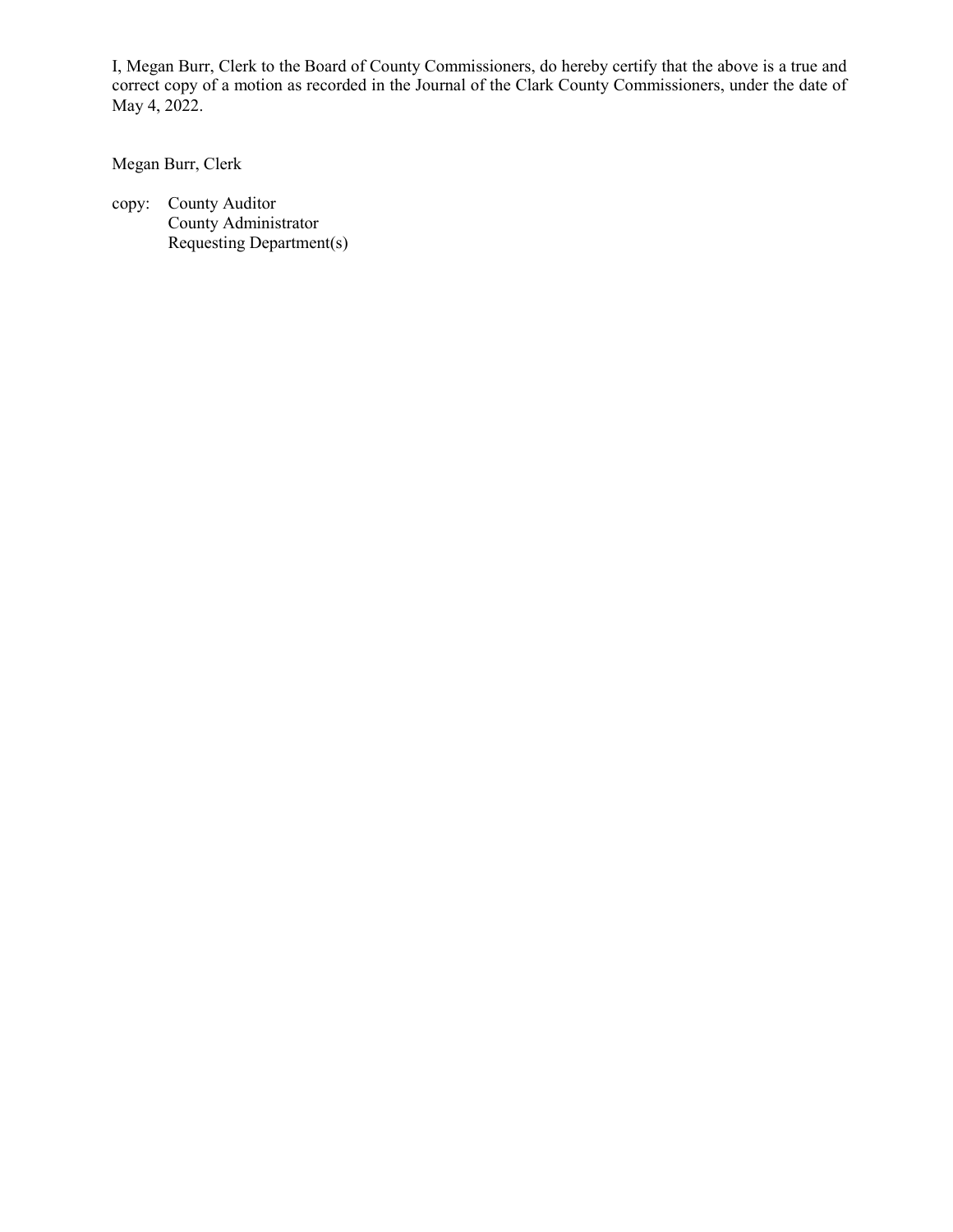Melanie F. Wilt Lowell R. McGlothin Richard L. Lohnes

 Resolution 2022-0334 TRAV file

#### Approve Travel/Expense Allowance

Commissioner moved, per request of the following Department Director(s) or Elected Official(s), to approve the following travel allowances:

| Dept.       | Name                  | <b>Purpose</b>                          | <b>Place</b>    | Date              | Cost          |
|-------------|-----------------------|-----------------------------------------|-----------------|-------------------|---------------|
| Dog Warden  | C. Steiger            | Humane Agent<br>Training                | Columbus, OH    | $6/6 - 10 - 22$   | 405.00<br>\$. |
| <b>EMA</b>  | M. Clements-Pitstick, | <b>EMAO</b> Winter                      | Salt Fork, OH   | $12/7 - 9/22$     | \$1,200.00    |
|             | K. Johnson            | Conference                              |                 |                   |               |
| $*EMA$      | D. Perks              | Adv. Trng. G191                         | Tuscarawas Cty. | 3/25/22           | 321.91<br>S.  |
| <b>JFS</b>  | R. Ortiz/A. Rife      | Forensic<br>Interviewing of<br>Children | Virtual         | $7/11 - 14/22$    | \$2,798.00    |
| **Prob. Ct. | R. Carey              | Prob. Judges<br>Summer Conf.            | Columbus, OH    | $6/6 - 9/22$      | \$1,246.27    |
| Treasurer   | P. Littlejohn         | CTAO Conf.                              | Canton, OH      | $5/23 - 26/22$ \$ | 750.00        |

\*This Travel/Expense allowance replaces the same request on resolution 2022-0172. \*\*Request authorization to use the credit card.

Further move reimbursements shall comply with all requirements of the Travel Policy as adopted in the Personnel Manual.

Commissioner seconded the motion and the roll being called for its passage, the vote resulted as follows:

Commissioner Lohnes, Commissioner McGlothin, Commissioner Wilt,

I, Megan Burr, Clerk to the Board of County Commissioners, do hereby certify that the above is a true and correct copy of a motion as recorded in the Journal of the Clark County Commissioners, under the date of May 4, 2022.

Megan Burr, Clerk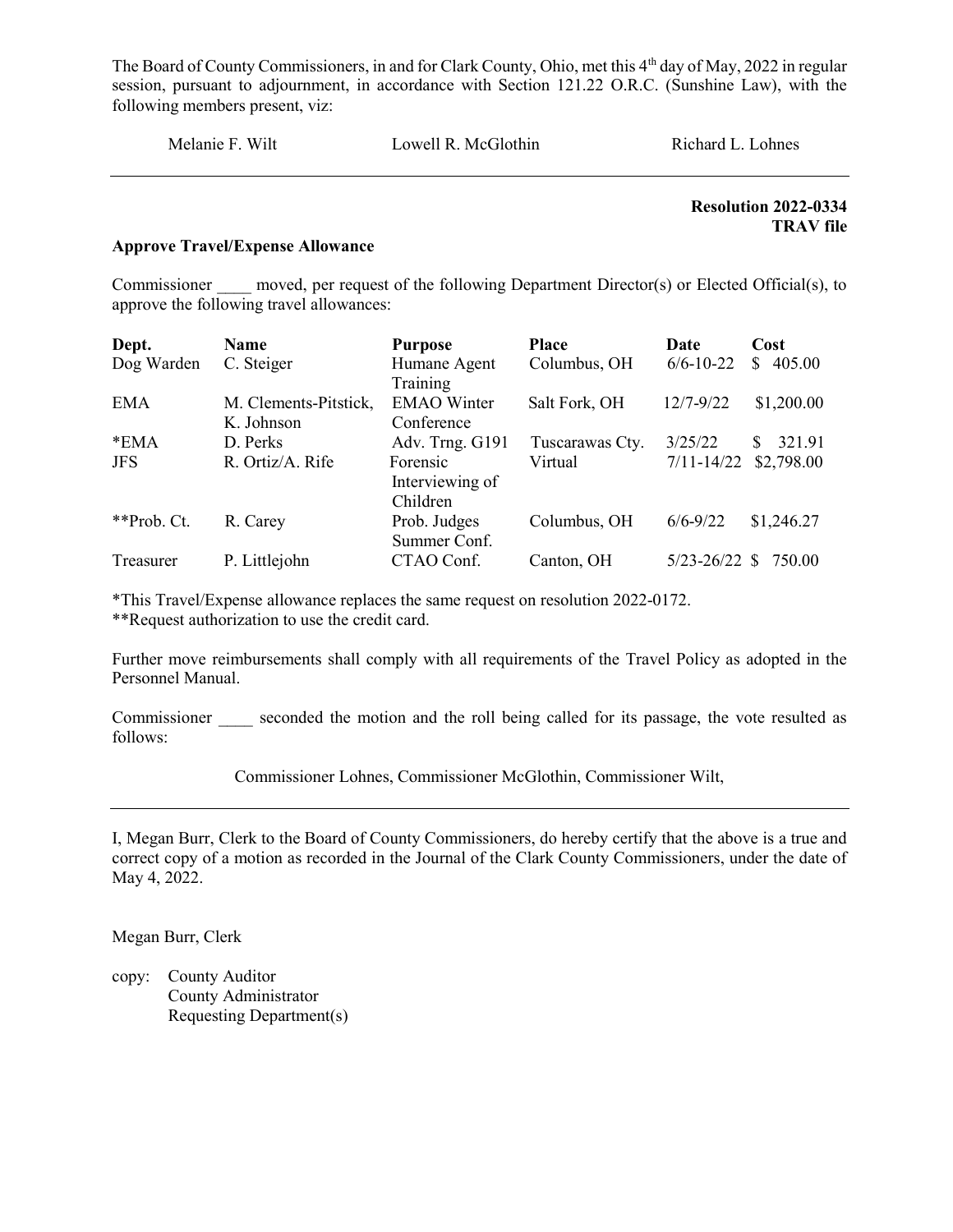Melanie F. Wilt Lowell R. McGlothin Richard L. Lohnes

 Resolution 2022-0335 BRDZ file

#### Appoint Member to the Board of Zoning Appeals

Commissioner moved to appoint the following member as a full voting member to the Board of Zoning Appeals:

### Sandra Forstrom 12-31-2025

Name: New Expiration Date:

Commissioner seconded the motion and the roll being called for its passage, the vote resulted as follows:

Commissioner McGlothin, Commissioner Lohnes, Commissioner Wilt,

I, Megan Burr, Clerk to the Board of County Commissioners, do hereby certify that the above is a true and correct copy of a motion as recorded in the Journal of the Clark County Commissioners, under the date of May 4, 2022.

Megan Burr, Clerk